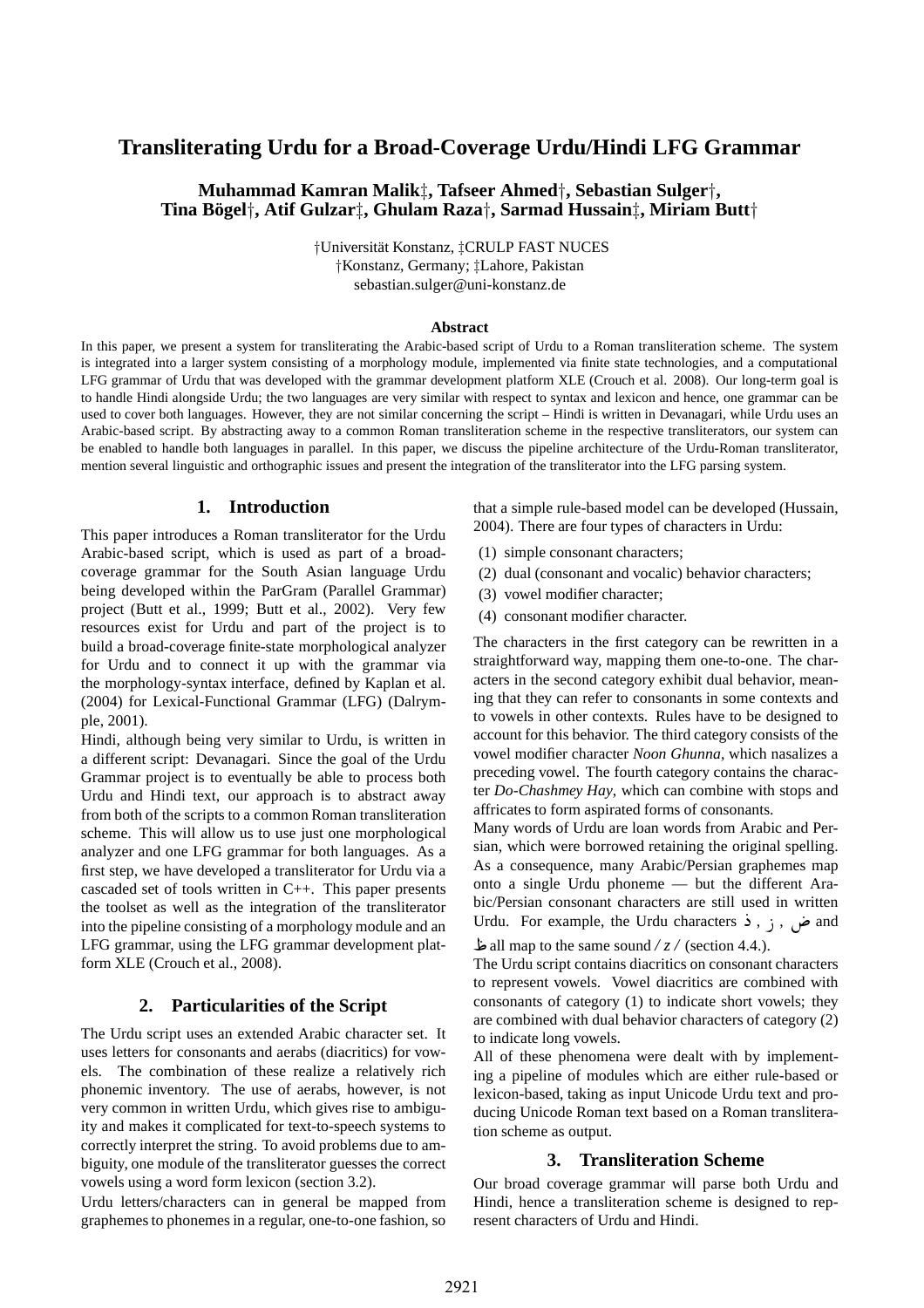The consonants are represented by the similar sound consonant characters in roman letters. We define correspondences between Unicode Urdu consonants and simple Roman characters as in Table 2, which is shown at the end of this document. The scheme is case-sensitive, hence *t* and *T* represent two different consonants. In Urdu (and Hindi), we have pairs of dental and retroflex consonants. The first type of consonants are represented by small letters e.g. *t* and *d*. The corresponding retroflexes are represented by the capital letters i.e. *T* and *D*.

However, a capital letter does not always correspond to a retroflex. The letters *S* is used for voiceless palatal fricative as used in *shop*. The letter *N* is used after long vowel to represent nasalization. Similarly, *H* used after a consonant represents the aspirated form of that consonant.

There are many loan words from Arabic and Persian that include graphemes from these languages, retained in the Urdu spelling. As a consequence, there are several different Urdu characters mapping to the same phoneme (e.g.,  $\frac{1}{2}$ ,  $\frac{1}{2}$ ,  $\frac{1}{2}$ ,  $\frac{1}{2}$ ,  $\frac{1}{2}$ ,  $\frac{1}{2}$ ,  $\frac{1}{2}$ and  $\omega$  all map to the same sound /  $z$  /). The translitera-

tion module maps the UZT sequence of the genuine Urdu character to a general letter *t*; it maps the loan characters to  $t2$ ,  $t3$ ,  $t4$  etc. For example, as  $\frac{1}{2}$  is the most common

letter among the above, it is mapped to *z*. **ذ** .c and **نفر** and **i** mapped to *z2, z3, z4* respectively. As a result, the lexicon is kept simple to read in most of the cases.

Urdu has 3 short and 8 long vowels. The long vowels also have nasalized versions that are represented by adding *N* after the vowel. The short vowels are written as diactric marks in Urdu script. Table 3 shows the short vowels used after the consonant  $\cup$  *bay*. As the diacrtic marks can not be rendered without a consonant, we have to use a consonant to show the shape and sequence of the diacritics and vowels in Urdu script. The three short vowels are *a* for *Zabar*, *i* for *Zer* and *u* for *Pesh*. The long vowels are either a dual consonant/vowel character, or a sequence of diactric mark followed by these characters.

The Unicode characters are mapped to their UZT counterparts in step 3 of the pipeline, and to their Roman letter equivalents of our scheme in step 4 of the pipeline.

### **4. Transliteration Pipeline Architecture**

To transliterate from Unicode Urdu to our Roman letter scheme, a component-based approach was taken and a pipeline including several modules was implemented in C++. Figure 1 shows the overall architecture of the transliterator. Each component in the pipeline is a standalone application that can be used for other NLP tasks.

#### **4.1. Normalization**

In the Unicode standard notation of Arabic, some characters can be written in two forms: the *composed* form as in (1a) and the *decomposed* form (1b). In their composed form, characters occur as a single entity in the Unicode block (e.g. U+0622 for Long *Alef*). In their decomposed form, characters are written by combining two or more Unicode characters (e.g. Long *Alef* can be combined out of U+0627 and U+0653). To avoid a duplication of rules, the input text was normalized to the composed character form;

character sequences like the one in (1b) are therefore normalized to the composed form in (1a).

(1) a. composed form: *Alef madda*: Æ *a¯* b. decomposed form: *Alef*: *a* + lengthening diacritic *madda*: Æ

#### **4.2. Diacritization**

The diacritization component deals with the problem of the vowel diacritics. Urdu is normally written without any aerabs (vowel diacritics), which makes it difficult to interpret. This component uses the Urdu lexicon data developed at the Center for Research in Urdu Language Processing (CRULP), containing 80.000 diacritized Urdu words (Ijaz and Hussain, 2007). The diacritization component places aerabs in the input text by looking up the words in the Urdu lexicon. If multiple options are available, the component selects the first option encountered.

Choosing the first option results in loosing information, since the right word might not always be the first one encountered. A possible improvement would be to give all the possible word forms as output, keep them throughout the pipeline and let the morphology and syntax modules decide which is the correct one.

#### **4.3. Unicode to Urdu Zabta Takhti (UZT) Conversion**

The Urdu Zabta Takhti (UZT) encoding is a standard developed for Urdu language processing that maps every single Unicode Urdu character onto a sequence of numbers (Hussain and Afzal, 2001). For software development in Urdu, there was no industry standard available like ASCII for English. UZT now provides such a standard and was included for reasons of compatibility with other applications. An example is shown in (2) for  $\check{c}\bar{a}b\bar{\iota}$  **'key'**.

|  | (2) a. Urdu Unicode text<br>čābī |           |
|--|----------------------------------|-----------|
|  | b. UZT-converted text<br>čāhī    | 898083120 |

#### **4.4. Transliteration**

This component applies transliteration rules which convert the number-based UZT notation to the Roman letter-based scheme. The rules are compiled into a finite-state machine using the XFST toolset (Beesley and Karttunen, 2003).

\n- (3) a. UZT–converted text 
$$
\tilde{c}\bar{a}b\bar{b}
$$
\n- b. translated Roman letter-based notation  $\tilde{c}\bar{a}b\bar{b}$
\n

The transformation of UZT to our transliteration scheme is not a simple one to one replacement. The dual (consonant and vowel) characters  $\zeta$ ,  $\zeta$ ,  $\zeta$  and can be transliterated in different ways based on the context.

When *Alef* is used at the beginning of a word, it is used as a dummy consonant for carrying the vowels. Hence  $\vert$  at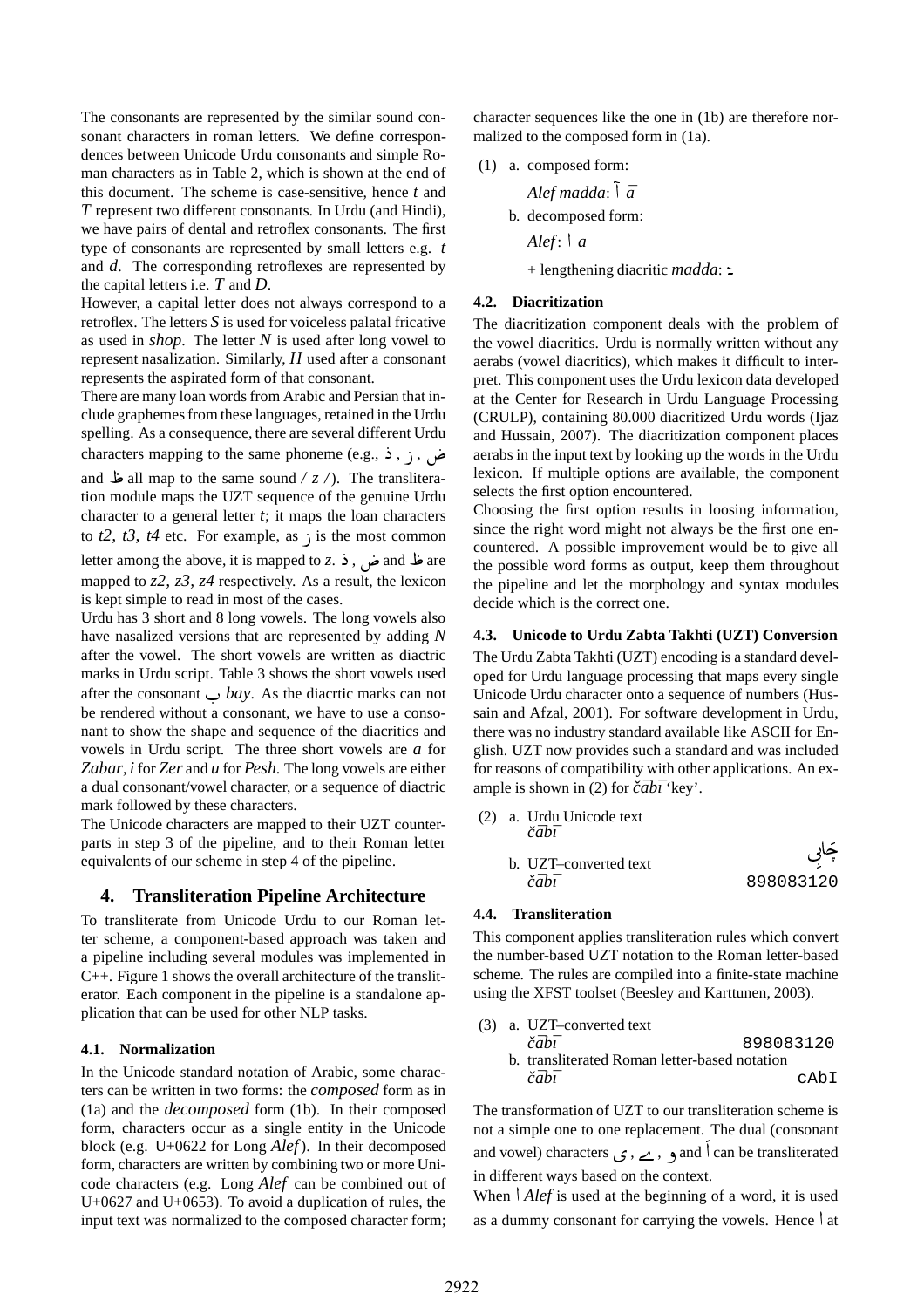

**Roman Letter-Based scheme Transliteration**

Figure 1: Cascaded Transliterator Architecture

the beginning of the word is transliterated to null. At other places, it is transliterated as a long vowel  $A$ . The word  $\cup$ 

*ab* is composed out of the vowel *Alef*, the diacritic *Zabar* and the consonant  $\cup$  *bay*. As  $\mid$  appears at word initial position, it is not transliterated; we get *ab* as its transliteration. On the other hand, the word بابا has *\ Alef* at non-. initial position, hence it is transliterated into the vowel, and the output is *bAbA*.

The handling of the character <sup>ø</sup> *Chooti-ye* is more complex. It can represent the consonant *y* or the vowels *I, E* and *e*. If it is preceeded by the diacritics *Zer* or *Pesh*, then it is considered as part of the vowel combination, and the previous vowel and *Chooti-ye* are transliterated as one single vowel. *Zabar*, and *Chooti-ye* are transliterated as *e* and *Zer* and *Chooti-ye* are transliterated as *I*. If there is no vowel before it, then it is transliterated as *E*.

he examples are ميل 'mile', ميل' meeting' and ` 'dirt/filth'. As فِيل has a *Zer* before *Chooti-ye*, it is transliterated as *mIl*, فَيال has a zabar before *Chooti-ye*, hence it is transliterated as *mel*. There is no diacritic preceeding *Chooti-ye* in ميل hence it is transliterated as *mEl*.

On the other hand, if *Chooti-ye* is followed by a vowel or vowel combination, then it is transliterated as consonant y. The word بُنيَاد**)** has vowel *Zabar* and *Alef* following *Chooti-ye*. Hence, it is transliterated as *bunyAd*.

### **5. Evaluation of the Transliterator**

A sample data set of 1000 unique high frequency words was compiled. The data was taken from an 18 million word Urdu corpus (Hussain, 2008) collected from two news web-

sites.<sup>1</sup> The frequency is calculated simply by counting the occurrence of a particular word:

(4) Frequency:  $F(W_i)$ ;  $0 < i < N$ 

 $W_i$  is a unique word,  $F(W_i)$  its number of occurrences, i the word index, and  $N$  the size of the corpus. The accuracy of the system given the test corpus was then calculated as in (5).

(5) Accuracy:  $A = C_w / T_w$ 

A stands for the accuracy of the system,  $C_w$  for the words correctly transliterated and  $T_w$  for the total number of words taken as input. The results are given in Table 1. The system successfully and accurately transliterates 99.5% of the data, if the data is fully diacritized. However, the accuracy is reduced to 92.5% for data containing non-diacritized and foreign words. Accuracy was checked manually.

### **6. Integration of the Transliterator in XLE**

The XLE platform is used by grammar writers to develop and load an LFG grammar and produce syntactic structures — C- and F-Structures (Dalrymple, 2001). Before annotating syntactic structure, the program can break input text into sentences, tokenize sentences into words and look up words in lexicons. All of these pre-processing steps are usually handled via finite-state transducers (Kaplan et al., 2004).

The grammar developed in the Urdu ParGram project uses the same basic architecture. After tokenization, XLE looks up tokens in a computational morphology developed using XFST (Bögel et al., 2007; Beesley and Karttunen, 2003).

<sup>1</sup> Jang Urdu (http://www.jang.net/Urdu/), BBC Urdu (http://www.bbc.co.uk/urdu/)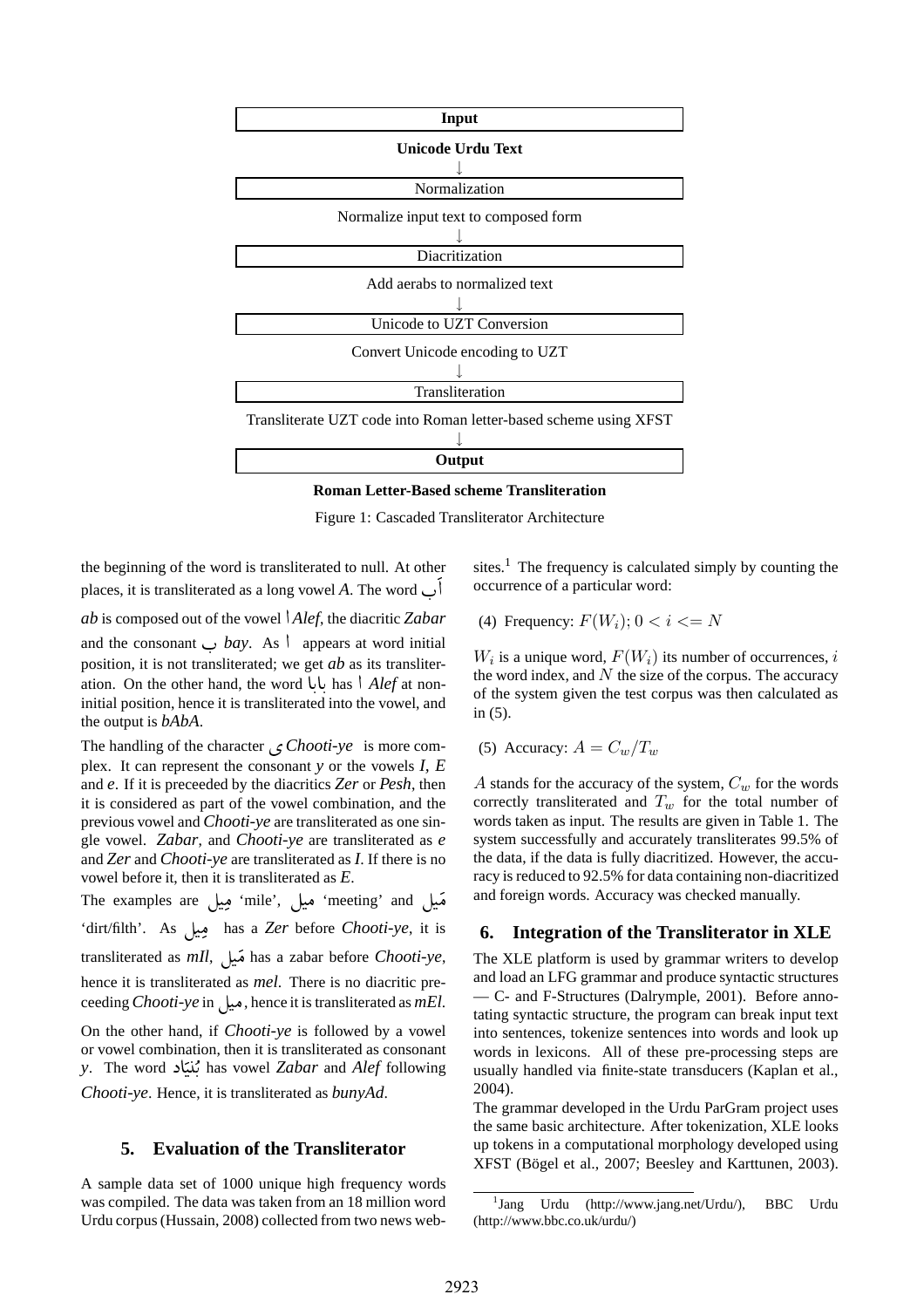|      |       | Test Corpus Size $A = C_w/T_w$ (diacritized input) $A = C_w/T_w$ (input without diacritics, |
|------|-------|---------------------------------------------------------------------------------------------|
|      |       | with foreign words)                                                                         |
| 1000 | 0.995 | 0.925                                                                                       |

Table 1: Accuracy Results

.

The morphology is encoded using the Roman transliteration of Urdu. Thus, both Urdu and Hindi will be able to be processed via a single lexicon file, grammar and morphological component. This not only facilitates lexicon development, but also reduces the grammar development effort. The Urdu transliterator is integrated into the front-end of XLE. The transliterator takes an Urdu Unicode file as input and produces a Roman transliteration encoded in Unicode (UTF-8) as described in section 3. The transliterated sentence is fed into the remaining XLE pipeline consisting of the morphology and the syntax. That is, if we feed the Urdu script sentence in (6a) into XLE, we get the right side of (6b) as output from the transliterator.

- (6) a. example (*gARI calI* 'The car worked/started.'): *gar¯. ¯ı cˇal¯ ¯ı*
	- اڑی چُلِی b. transliterator output: *gar¯. ¯ı cal ˇ ¯ı* gARI calI

Next, the tokenizer inserts token boundaries (TB), so that XLE can identify individual tokens to look up in the XFST morphology.

|  | (7) a. tokenizer input: |                 |           |  |
|--|-------------------------|-----------------|-----------|--|
|  | gārī čalī               |                 | qARI calI |  |
|  | b. tokenizer output:    |                 |           |  |
|  | gārī čalī               | GARI TB calI TB |           |  |

XLE then passes the individual tokens on to the morphology, which consists of a finite-state transducer producing a sequence of morphosyntactic tags for each of the input tokens as in (8).

|  | (8) morphology output: |  |
|--|------------------------|--|
|--|------------------------|--|

| gari | qARI+Noun+Fem+Sq      |
|------|-----------------------|
| čalī | calI+Verb+Perf+Fem+Sq |

The morphology output is given back to XLE, which feeds each of the tokens including their attached tags into the syntax module, which then produces syntactic structures based on the LFG framework. The process is shown here for the example in (6a). Sublexical rules attach the morphological tags to the correct lexical categories as in Figure 1. Functionally annotated syntactic rules produce C-Structures as given in Figure 2 and F-Structures as given in Figure 3. The C- and F-structures follow the guidelines established by the ParGram Project (Butt et al., 1999; Butt et al., 2002).

## **7. Conclusion and Future Work**

We presented a transliterator that converts Unicode Urdu script to Unicode based on an Roman letter transliteration scheme using a cascaded sequence of modules. We successfully dealt with language specific problems like multiple characters for one sound and diacritization. We abstracted away from the script to a Roman transliteration in



Figure 1: Lexical analysis in XLE with morphological tags



Figure 2: Example C-Structure in XLE



Figure 3: Example F-Structure in XLE

order to eventually parse both Urdu and Hindi. The transliterator has been successfully integrated into the Urdu Par-Gram grammar.

However, there is an issue with generation since the present C++ transliterator is not bidirectional. One solution we are exploring is to reimplement the transliteration cascade in terms of a finite-state transducer (e.g., as sketched in Malik (2006)), which is inherently bidirectional.

As it is, we have built and integrated an initial transliterator with high accuracy (and efficient performance) into the existing Urdu ParGram grammar, thus leaving the door open to parse Hindi as well with just a minimum of additional grammar development effort. In addition, the entire transliterator can not only be used as a stand-alone module, just parts of it could also be used, so that one could convert to UZT instead of the Roman transliteration scheme, for example, depending on the application. The transliterator thus allows for maximum flexibility while providing high accuracy due to the built-in lexicon and its deterministic rule-based character.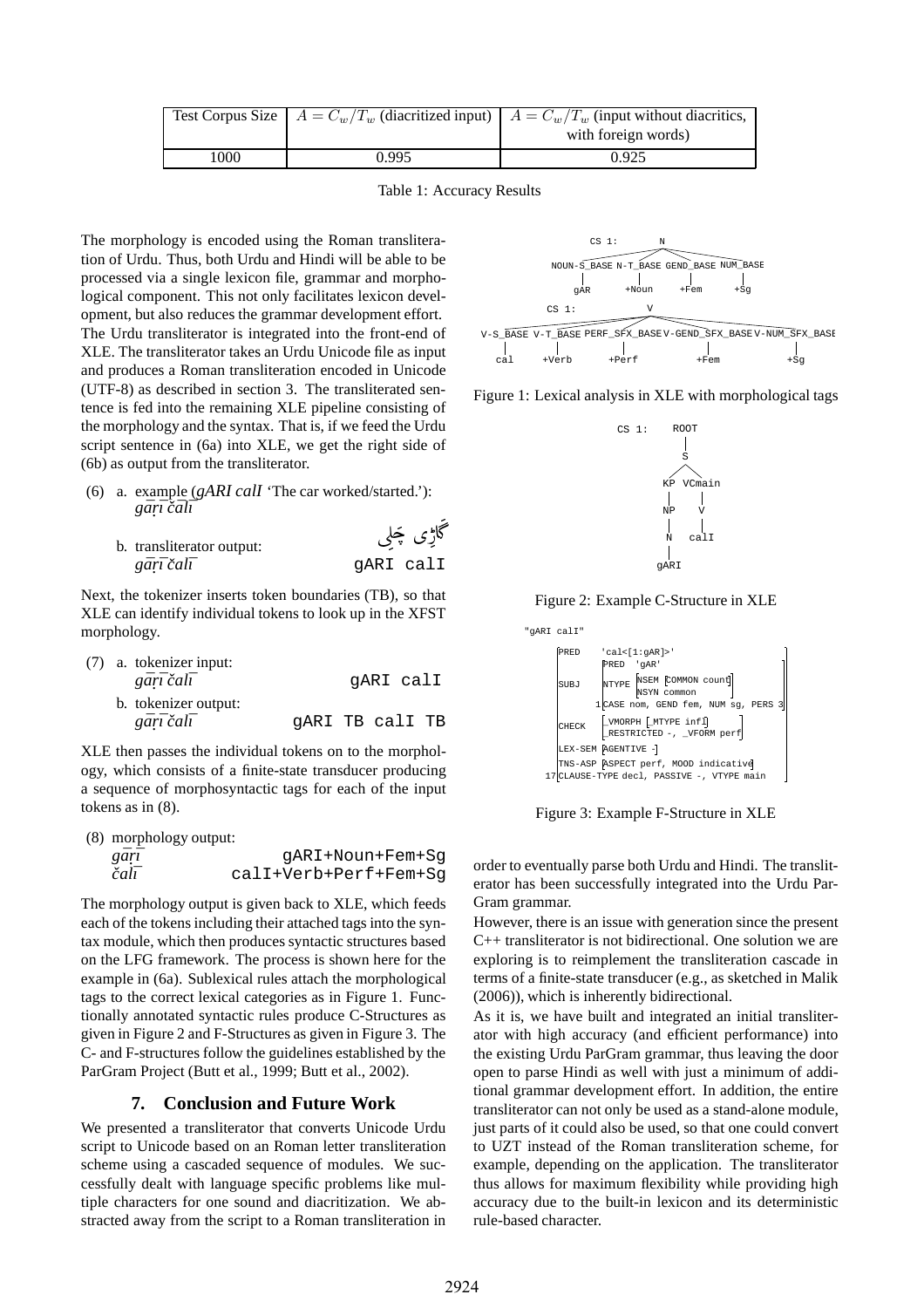### **8. References**

- Kenneth Beesley and Lauri Karttunen. 2003. *Finite State Morphology*. CSLI Publications, Stanford, CA.
- Tina Bögel, Miriam Butt, Annette Hautli, and Sebastian Sulger. 2007. Developing a finite-state morphological analyzer for Urdu and Hindi. In *Proceedings of the Sixth International Workshop on Finite-State Methods and Natural Language Processing*, Potsdam.
- Miriam Butt, Tracy H. King, María-Eugenia Niño, and Fr´ed´erique Segond. 1999. *A Grammar Writer's Cookbook*. CSLI Publications.
- Miriam Butt, Helge Dyvik, Tracy H. King, Hiroshi Masuichi, and Christian Rohrer. 2002. The Parallel Grammar project. In *Proceedings of COLING-2002, Workshop on Grammar Engineering and Evaluation*, pages 1–7, Taipei.
- Dick Crouch, Mary Dalrymple, Ronald M. Kaplan, Tracy Holloway King, John T. Maxwell III, and Paula Newman, 2008. *XLE Documentation*. Palo Alto Research Center.
- Mary Dalrymple. 2001. *Lexical Functional Grammar*. Academic Press.
- Sarmad Hussain and Muhammad Afzal. 2001. Urdu computing standards: Urdu zabta takhti (uzt) 1.01. In *Proceedings of the 2001 IEEE International Multi-Topic Conference*, pages 223–228.
- Sarmad Hussain. 2004. Letter-to-sound conversion for Urdu text-to-speech system. In *Proceedings of COLING-2004, Workshop on Arabic Script Based Languages*, Geneva, Switzerland.
- Sarmad Hussain. 2008. Resources for Urdu Language Processing. In *Proceedings of the 6th Workshop on Asian Language Resources*, IIIT Hyderabad.
- Madiha Ijaz and Sarmad Hussain. 2007. Corpus based Urdu lexicon development. In *Proceedings of the Conference on Language and Technology 2007 (CLT07)*, University of Peshawar, Pakistan.
- Ronald M. Kaplan, John T. Maxwell III, Tracy H. King, and Richard Crouch. 2004. Integrating finite-state technology with deep LFG grammars. In *Proceedings of ESS-LLI, Workshop on Combining Shallow and Deep Processing for NLP*.
- Abbas Malik. 2006. Hindi Urdu machine transliteration system. MSc Thesis, University of Paris 7.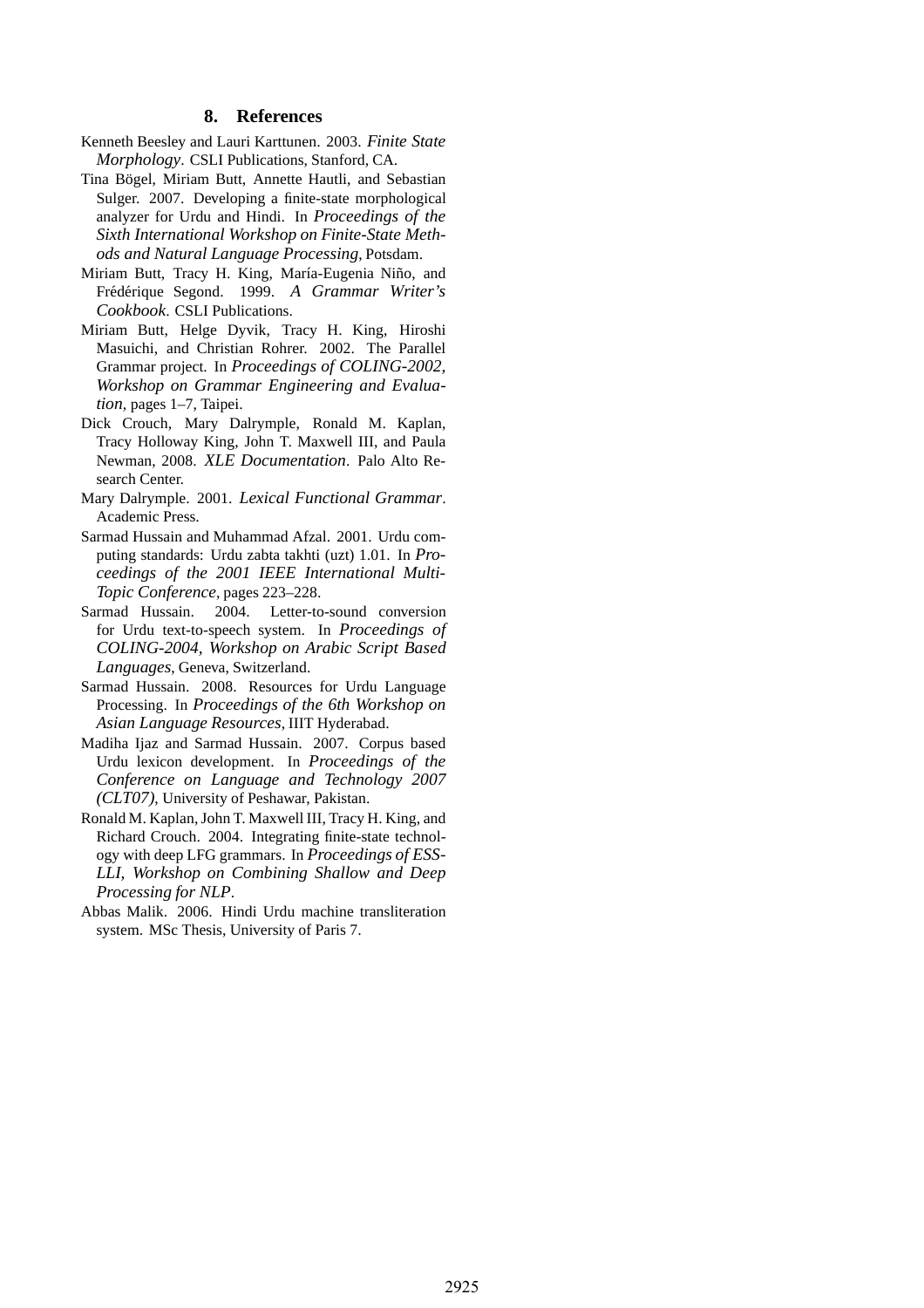| Unicode Urdu character          | Roman letter              |
|---------------------------------|---------------------------|
|                                 | in transliteration scheme |
|                                 | $\mathbf b$               |
|                                 | p                         |
|                                 | $\mathbf t$               |
|                                 | $\mathbf T$               |
|                                 | s2                        |
| いしご ご こ こをこここ ミ ミ               | $\mathbf j$               |
|                                 | $\mathbf{c}$              |
|                                 | h2                        |
|                                 | $\mathbf x$               |
|                                 | $\rm d$                   |
|                                 | $\mathbf D$               |
|                                 | z2                        |
|                                 | $\mathbf{r}$              |
|                                 | ${\bf R}$                 |
|                                 | y2                        |
| しささし じゅつふとう                     | Z                         |
|                                 | $\mathbf{s}$              |
|                                 | S, S2                     |
|                                 | s3                        |
|                                 | z3                        |
|                                 | t2                        |
|                                 | z <sub>4</sub>            |
|                                 | a2                        |
|                                 | G                         |
|                                 | f                         |
| ف ق ل م<br>ر ا م ا م ا ن<br>ر ا | $\mathbf q$               |
|                                 | $\mathbf k$               |
|                                 | g                         |
|                                 | $\bf{l}$                  |
|                                 | m                         |
|                                 | $\mathbf n$               |
| $\circ$                         | $\boldsymbol{\textbf{h}}$ |
| $\circ$                         | t3                        |
| و                               | $\mathbf v$               |
| $\blacktriangle$                | $\mathbf H$               |
| $\circ$                         | N                         |
| ى                               | $\mathbf{y}$              |

|  | Table 2: Transliteration Scheme for consonants |  |  |
|--|------------------------------------------------|--|--|
|--|------------------------------------------------|--|--|